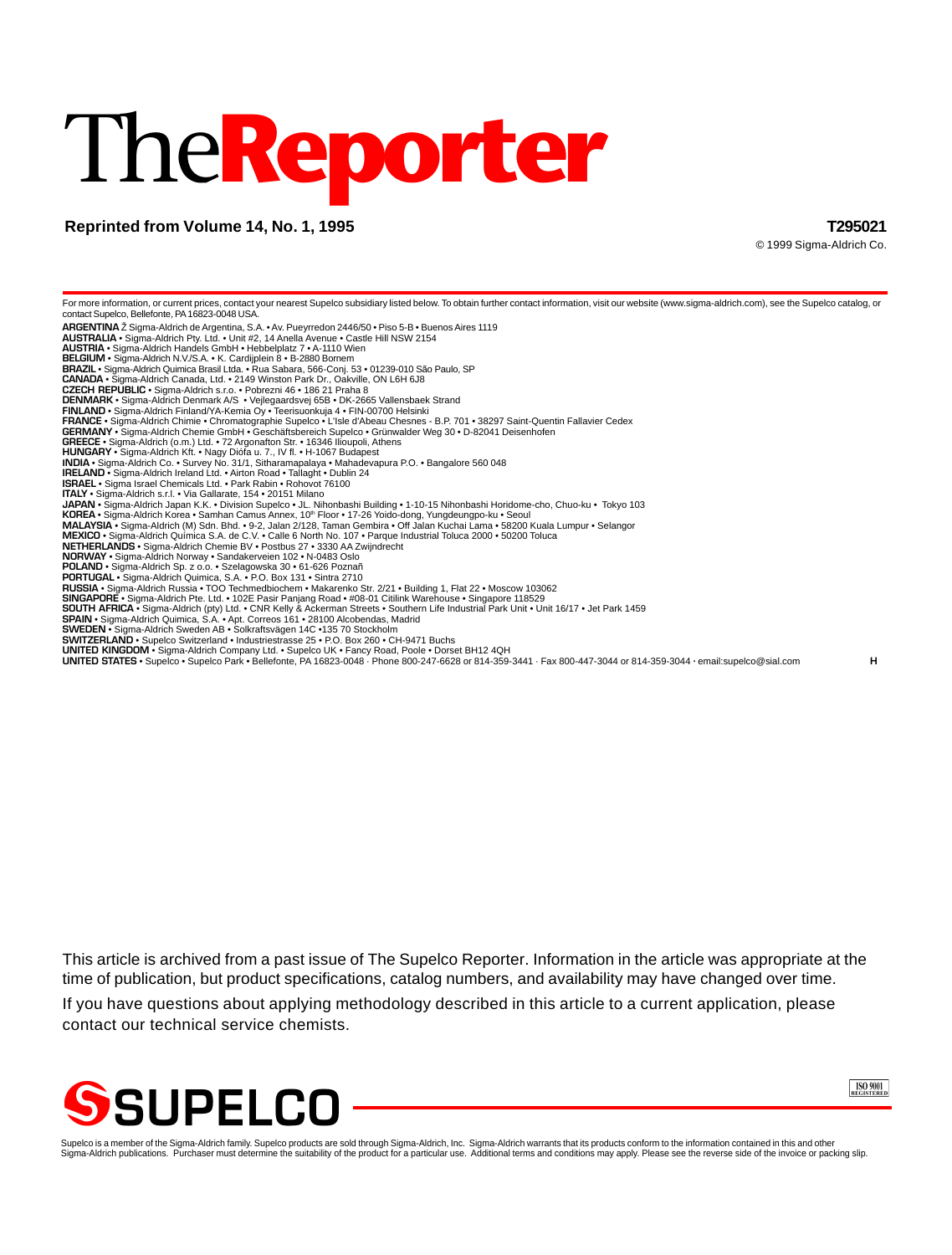# **Important Petroleum Separations Using a New SPB™-Octyl Capillary Column**

*M.V. Robillard, N.G. Ervin, and L.M. Sidisky*

*The newly-developed SPB-Octyl stationary phase, a bonded nonpolar silicone polymer containing 50% methyl and 50% n-octyl substituted groups, displays a polarity lower than the widely used polydimethylsiloxane phases such as SPB-1 and approaches that of squalane. The potential for using the SPB-Octyl phase in important petroleum applications is demonstrated through a number of key separations which differentiate it from other nonpolar phases.*

Squalane is the "zero" polarity reference in the Rohrschneider and McReynolds systems for characterizing stationary phase polarity (Reporter Vol. 13, No. 3, page 10). In the past, petroleum analysts typically used squalane as the standard nonpolar stationary phase for detailed separation of complex hydrocarbon samples such as naphthas, reformates, and gasolines. But the use of squalane had disadvantages. As a nonbonded phase, it had a very low maximum operating temperature. Applying a thick film of the phase on a capillary column resulted in major loss of chromatographic coating efficiency, adversely affecting high resolution detailed hydrocarbon analysis.

Polydimethylsiloxane (PDMS) replaced squalane as a nonpolar stationary phase. However, PDMS columns such as SPB-1 and SPB-5, while being classified as nonpolar, have a measurably higher polarity than squalane.

Our new SPB-Octyl columns are coated with an extremely nonpolar bonded stationary phase containing 50% octyl/50% methyl polysiloxane. The SPB-Octyl phase displays a polarity lower than PDMS phases and approaches that of squalane. This new phase offers a wide temperature range (-60°C to 280°C) and provides several unique hydrocarbon separations important to petroleum analysts. It is particularly useful for separating aromatics and oxygenates from compounds of other classes with which they coelute or are only partially resolved on other nonpolar columns.

Benzene and 1-methylcyclopentene, and toluene and 2,3,3 trimethylpentane, are two pairs of compounds of different class frequently present at high levels in petroleum streams. Because of their different compound classes, separation is often critical. These two pairs coelute on SPB-1 type phases. As shown in Figure A, they are more than baseline resolved on the SPB-Octyl column.

A method recently developed by the American Society for Testing and Materials (ASTM D5441, *Test Method for Analysis of Methyl tert-Butyl Ether (MTBE) by Gas Chromatography*) specifies the use

#### **Figure A. Key Hydrocarbon Pairs Completely Resolved on a 100-Meter SPB-Octyl Column**



of a long SPB-1 type column to resolve several key oxygenate/ hydrocarbon pairs, specifically tert-butanol and cis/trans-2-pentene (Reporter Vol. 13, No. 2, page 8). Figure B compares a 100m Petrocol™ DH column (coated with an SPB-1 stationary phase) with an SPB-Octyl column in separating part of a calibration standard. On the Petrocol DH column, tert-butanol elutes between cis- and trans-2-pentene. On the SPB-Octyl column, tert-butanol elutes well before both cis- and trans-2-pentene. Other hydrocarbons in this calibration standard maintain the same relative elution order on these two columns.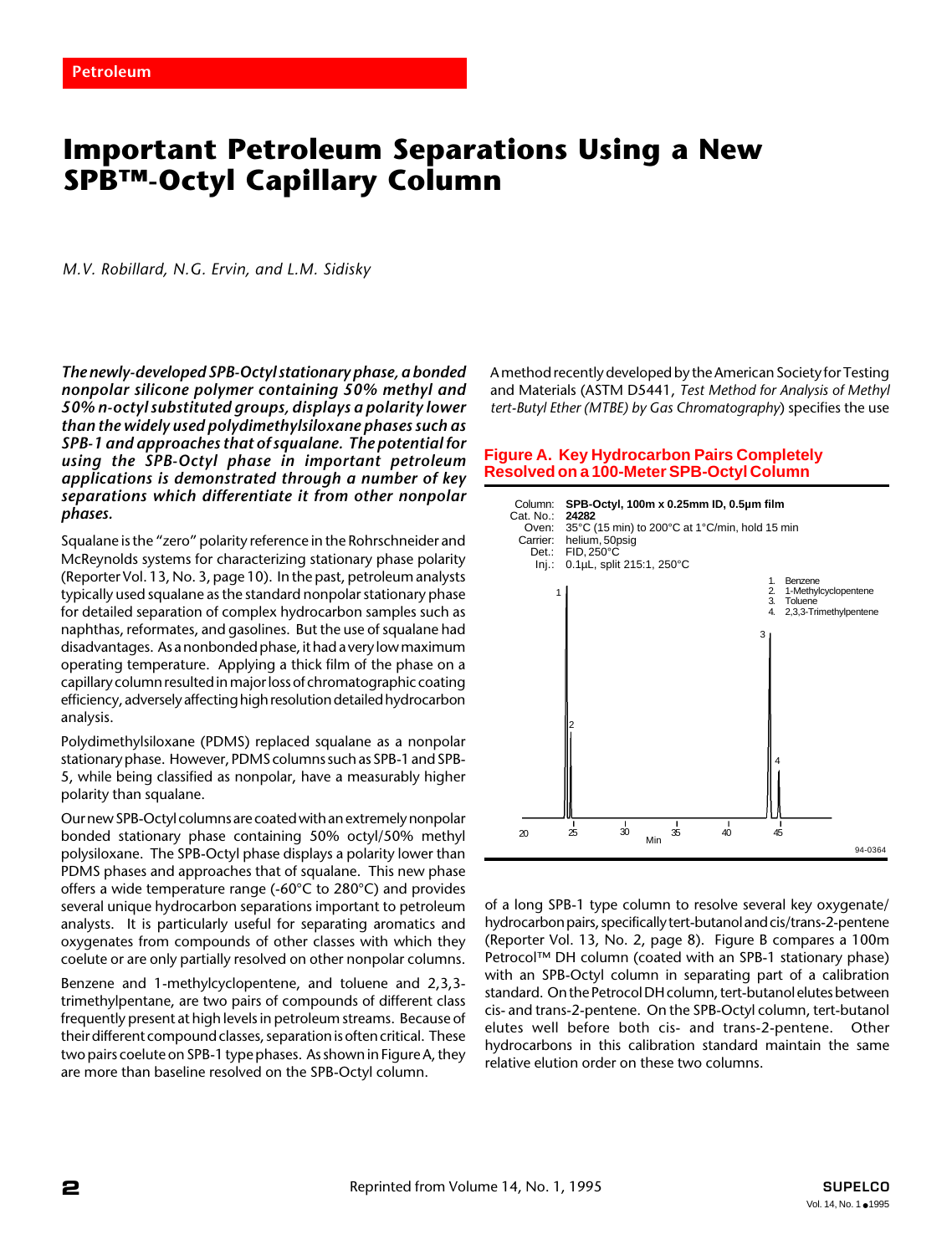# **Figure B. MTBE Contaminants**



Methanol and isobutane can be separated easily on the SPB-Octyl column through shifting of oxygenates earlier in relative retention time (Figure C). This separation is important for purity analysis of methyl tert-butyl ether (MTBE) as well as several other important applications. To achieve the methanol/isobutane separation on a 100-meter SPB-1 column, a subambient initial temperature must be used, especially if disproportionate concentrations are encountered.

### **Figure C. Methanol and Isobutane Separated at 35°C on a 100-Meter SPB-Octyl Column**



Figure D1 shows the first 25 minutes of an analysis of a pyrolysis gasoline (py gas) sample containing very high concentrations of olefinic, aromatic and styrenic compounds. The SPB-Octyl column baseline resolves disproportionate concentrations of benzene (>30%) and 1-methyl-cyclopentene. The 50-75 minute region of the chromatogram in Figure D2 shows that the xylene isomers, in addition to styrene, all are resolved.